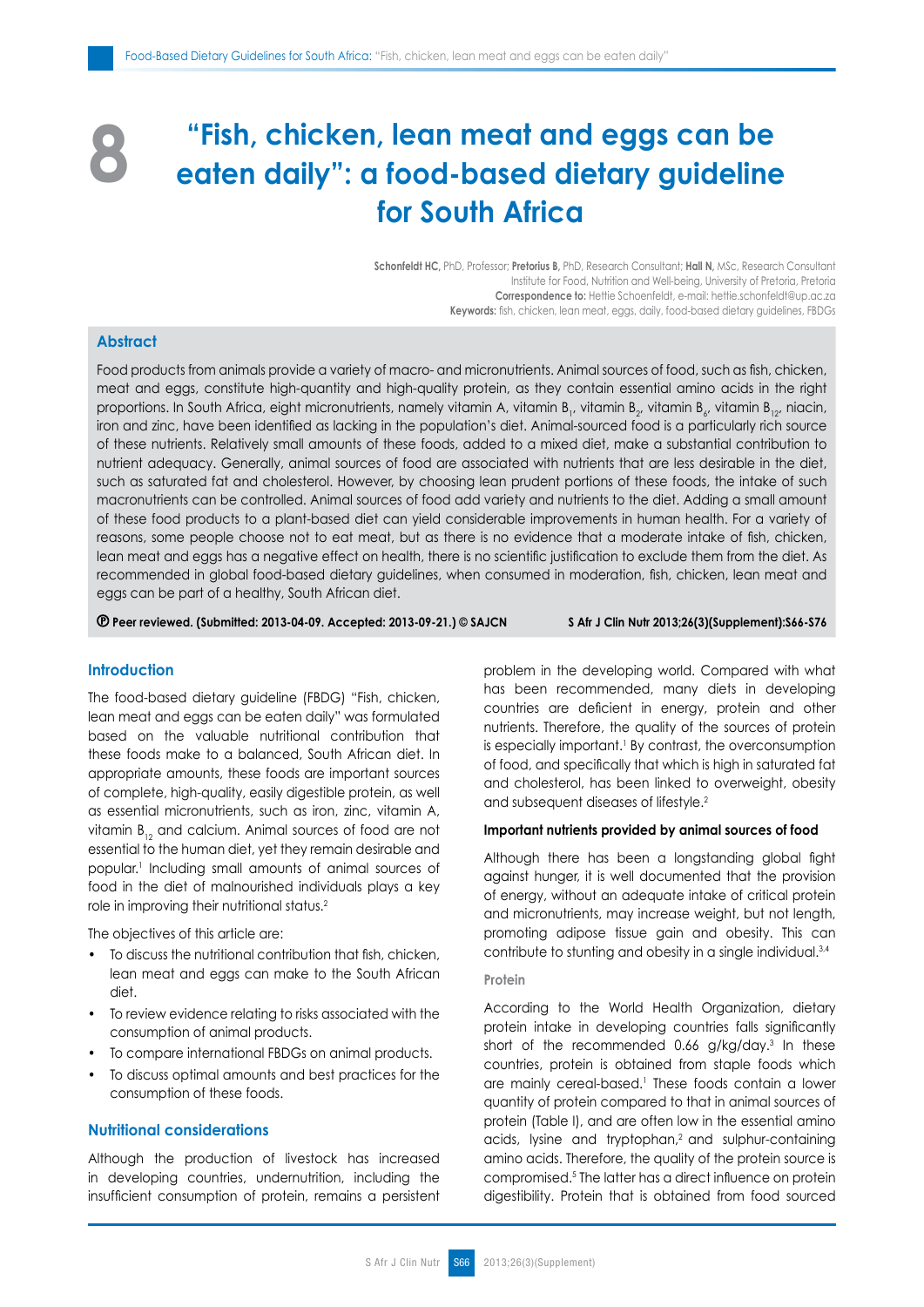from animals is of high quantity and quality, as it contains essential amino acids in the right proportions.<sup>2</sup>

Research has shown that adding even small amounts of animal-derived protein to a plant-based diet can yield significant improvements in maternal health and

#### **Table I:** The protein content of a serving of selected food commonly consumed by South Africans<sup>6</sup>

| <b>Selected food</b>  | <b>One serving</b>                         | <b>Protein</b><br>amount (g) |
|-----------------------|--------------------------------------------|------------------------------|
| Meat, chicken         | 85 g beef (lean, cooked)                   | 28                           |
| and fish              | 85 g chicken (cooked)                      | 26                           |
|                       | 85 g sardines (pilchards) with<br>the bone | 21                           |
| Legumes               | 172 g (1 cup) cooked<br>soybeans           | 29                           |
|                       | 196 g (1 cup) boiled split<br>peas         | 16                           |
|                       | 256 g (1 cup) red kidney<br>beans          | 13                           |
| Egg                   | 50 g (1 large) boiled egg                  | 6                            |
| Dairy                 | 245 g (1 cup) milk                         | 8                            |
|                       | 28 g cheddar cheese                        | $\overline{7}$               |
|                       | 30 g low-fat cottage cheese                | 3                            |
| Starch and<br>cereals | 158 g (1 cup) white rice<br>(cooked)       | $\overline{4}$               |
|                       | 219 g (1 cup) oat bran                     | $\overline{7}$               |
|                       | 28 g (1 slice) wholewheat<br>bread         | $\overline{4}$               |
| Vegetables and        | 180 g (1 cup) spinach                      | 5                            |
| fruit                 | 1 (118 g) banana                           | 1                            |

child development.<sup>7,8</sup> Significant associations have been found between animal protein intake and lean mass, but no such association has been reported with vegetable protein. High-quality protein, in combination with the micronutrients provided by animal sources of food, facilitates protein synthesis during normal and active growth, repair after extreme physical activity, and repair in elderly individuals with regard to postponing and treating sarcopenia.9

## **Beneficial fatty acids**

Fat is generally a valued element in the diet and provides energy and palatability to dry foods, and also serves as a cooking medium. Originally, dietary fat was considered to be a source of energy. Later research introduced the concept of essential fats which need to be provided by the diet to prevent deficiencies. Two dietary fatty acids are classified as essential, namely linoleic acid and a-linolenic acid. Research has also shown that fatty acids play a major role in preventing chronic conditions, such as cardiovascular diseases. This has resulted in an increased interest in the quality of the dietary lipid supply as a major determinant of long-term health and well-being.10

The contribution of meat and meat products to the supply of total fat and saturated fatty acids (SFAs) is well known, but their contribution with regard to dietary polyunsaturated fatty acids (PUFAs) is less widely recognised. The fatty acid composition of various products is compared in Table II. Overall, red meat contains similar proportions of monounsaturated fatty acids (MUFAs) and SFAs, although the exact proportions of the fatty acids vary, depending on their fat content. Lean meat is relatively higher in PUFAs, and lower in SFAs and total

**Table II:** A comparison of the fat content and lipid profile of the edible portion of different animal sources of food

| Food (per 100 g, raw, edible                                       | Fat   | <b>SFAs</b> | <b>MUFAs</b> | <b>PUFAs</b> | $n-3$ | $n-6$        | $n-9$ | n-fatty<br>acids | $\mathsf{C}$ | P:S ratio |
|--------------------------------------------------------------------|-------|-------------|--------------|--------------|-------|--------------|-------|------------------|--------------|-----------|
| portion)                                                           | g     | g           | $\mathbf{g}$ | $\mathbf{g}$ | g     | $\mathbf{g}$ | g     | g                | mg           |           |
| Beef <sup>15*</sup>                                                | 14.20 | 5.95        | 5.29         | 0.64         |       |              |       |                  | 76           | 0.10      |
| Lamb" (lean) (average of<br>shoulder, loin and leg) <sup>16</sup>  | 6.79  | 3.62        | 2.92         | 0.25         | 0.04  | 0.25         | 3.08  | 3.37             | 63           | 0.07      |
| Mutton (lean) (average of<br>shoulder, loin and leg) <sup>16</sup> | 7.85  | 4.18        | 3.36         | 0.31         | 0.09  | 0.24         | 3.45  | 3.78             | 49           | 0.07      |
| Pork (average of shoulder, loin<br>and $leg$ ) <sup>17</sup>       | 5.23  | 2.08        | 2.15         | 1.00         | 0.05  | 0.92         |       | 0.97             | 40           | 0.48      |
| Chicken (fresh, white meat) <sup>6</sup>                           | 2.70  | 0.75        | 1.05         | 0.68         |       |              |       |                  | 41           | 0.89      |
| Chicken (fresh, dark meat) <sup>6</sup>                            | 7.60  | 2.06        | 3.14         | 1.98         |       |              |       |                  | 62           | 0.96      |
| Eggs, chicken (whole and<br>raw) $6$                               | 10.30 | 3.01        | 4.00         | 1.36         |       |              |       |                  | 419          | 0.45      |
| Cheddar cheese <sup>6</sup>                                        | 32.30 | 18.40       | 8.11         | 0.75         |       |              |       |                  | 115          | 0.04      |
| Low-fat cottage cheese <sup>6</sup>                                | 4.00  | 2.67        | 0.98         | 0.13         |       |              |       |                  | 5            | 0.05      |
| Pilchards in tomato sauce <sup>6</sup>                             | 5.40  | 1.60        | 1.09         | 2.13         |       |              |       |                  | 70           | 1.33      |

C: cholesterol, MUFAs: monounsaturated fatty acids, n-3: omega-3, n-6: omega-6, PUFAs: polyunsaturated fatty acids, P:S ratio: polyunsaturated to saturated fatty acid ratio, SFAs: saturated fatty acids.

\* A study to determine the nutritional composition of lean South African beef (trimmed of subcutaneous fat) is currently underway. No lean values for South African beef have been determined before.

\*\* The average age of a lamb carcass in South Africa is 5-9 months, and has a weight of 17.18 kg.<sup>16</sup> The younger the animal, the higher the cholesterol content, as most of the cholesterol in the muscle has a definite metabolic or structural function in the cell membranes. Cholesterol content normally has an inverse relationship with fat, e.g. the leaner the meat, the higher the percentage of cholesterol to fat content.<sup>18,19</sup>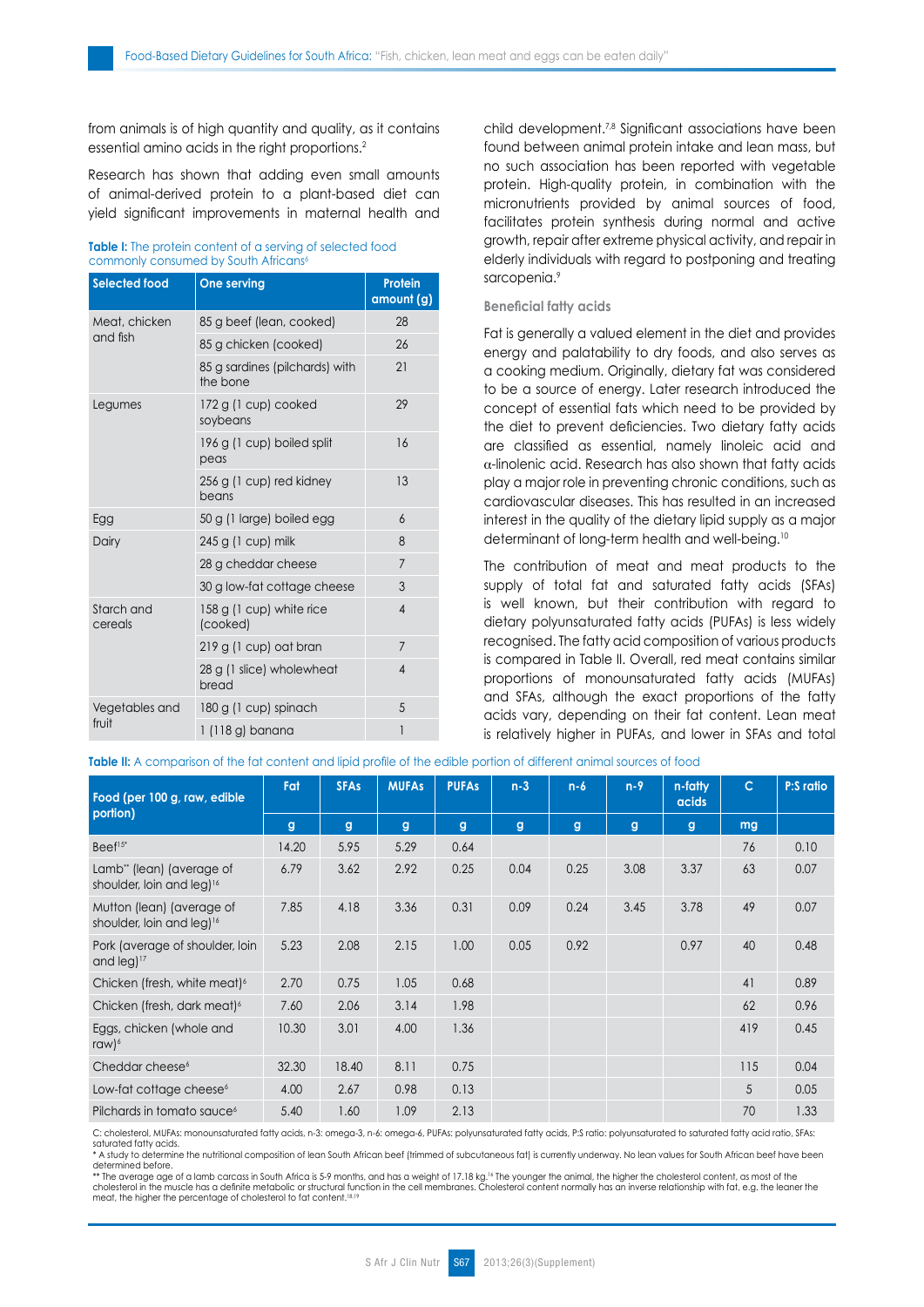fat, than untrimmed meat. Meat and meat products make an important dietary contribution to the intake of linoleic (C18:2 n-6) and α-linolenic (C18:3 n-3) acids, as well as to C20 and C22 PUFAs that are present in meat phospholipids. Ruminant meats and oily fish are the only significant sources of preformed C20 and C22 PUFAs in the diet.11,12 Although humans have the metabolic capacity to synthesise the latter from the omega-6 (n-6) or omega-3 (n-3) precursors derived from linoleic and  $\alpha$ -linolenic acids, respectively, an increase in the consumption of C20 and C22 n-3 PUFAs has the potential to overcome the perceived imbalance in the ratio of n-6:n-3 PUFAs in modern diets. N-3 fatty acids have been shown to reduce the incidence of cardiovascular disease in epidemiological and clinical trials.13 Large-scale epidemiological studies suggest that individuals at risk of coronary heart disease benefit from the consumption of plant-, animal- and marine-derived n-3 fatty acids, although the ideal intake is still unclear.<sup>13</sup> The data are supportive of the American Heart Association and the South African Heart Foundation<sup>14</sup> dietary guidelines, to include at least two servings of fish per week, and fatty fish in particular.<sup>13</sup>

Animal sources of food contain naturally occurring trans fats. Generally, the results from epidemiological studies have shown an inverse association or no association between ruminant trans-fatty acid intake and coronary heart disease in multiple geographical locations.<sup>20</sup> Conjugated linoleic acid (CLA), a naturally occurring trans-fatty acid, is associated with beneficial health properties, such as a reduction in the risk of cancer, atherosclerosis and diabetes. CLA has also been shown to have positive effects on immune function and body composition. The biological synthesis of CLA occurs through the microbial isomerisation of dietary linoleic acid in the digestive tracts of ruminant animals. Therefore, the products from ruminant species are rich dietary sources of CLA.11,20,21 According to recent reviews, the transfatty acids in the food supply should be limited to the "natural" ruminant fats in meat and dairy products.<sup>11,20,22</sup> However, more clinical studies are warranted, because of the limited number of studies and inconsistencies in the available data.

#### **Micronutrients**

In many developing countries, including South Africa, aside from the low energy intake in many communities, there is a deficit in iron and vitamin A status, especially in vulnerable groups such as children and women of childbearing age. In South Africa, mandatory fortification of cereal-based staple foods with a combination of micronutrients has yet to be successful in improving the vitamin A or iron status of individuals.23 Many current programmes aimed at improving food security promote a sustainable, foodbased approach to combat malnutrition.24

The nutrient levels in selected foods are presented in Table III. Animal sources of food tend to be richer sources of nutrients that cause concern (i.e. those that are lacking in the diet), such as iron and zinc. Although the nutrient density of animal-derived food products provides ample reason to promote the inclusion of these in optimal diets, the quality and bioavailability of the specific nutrients that cause concern should also be considered.25,26 According to the 1999 National Food Consumption Survey, the five foods consumed most often are maize porridge, brown bread, black tea, sugar and a small amount of full-cream milk.27 The naturally present fibres, phytates, oxalates and tannins in the three foods consumed most often may interfere with the absorption of nutrients. Although essential minerals, such as iron and zinc, are also present in cereal staples, they have a lower bioavailability in plant-based foods owing to their chemical form and the presence of inhibitors within the food source, such as phytic acid and dietary fibre.

As an example, animal and plant food sources contain different types of iron. Plant sources of food, such as the popularly referenced spinach, contain only non-haem

| <b>Nutrient</b>      | <b>Unit</b> | <b>Fortified</b><br>maize<br>porridge<br>$(\text{stiff})^6$ | <b>Fortified</b><br>brown<br>bread <sup>6</sup> | <b>Spinach</b><br>(boiled) <sup>6</sup> | Chicken with<br>skin (frozen,<br>(boiled) <sup>6</sup> | Egg and<br>chicken<br>(boiled) <sup>6</sup> | <b>Beef fillet</b><br>(cooked. notl<br>trimmed) <sup>6</sup> | <b>Pilchards</b><br>in tomato<br>sauce <sup>6</sup> | <b>Lamb loin</b><br>(cooked,<br>untrimmed) <sup>16</sup> | <b>NRI28</b> |
|----------------------|-------------|-------------------------------------------------------------|-------------------------------------------------|-----------------------------------------|--------------------------------------------------------|---------------------------------------------|--------------------------------------------------------------|-----------------------------------------------------|----------------------------------------------------------|--------------|
| Energy               | kJ          | 455                                                         | 1029                                            | 134                                     | 923                                                    | 616                                         | 803                                                          | 531                                                 | 1171                                                     |              |
| Protein              | g           | 2.7                                                         | 9.0                                             | 2.7                                     | 26.8                                                   | 12.6                                        | 30.9                                                         | 18.8                                                | 23.5                                                     | 56.0         |
| Fat                  | g           | 0.6                                                         | 1.4                                             | 0.3                                     | 12.6                                                   | 10.3                                        | 7.5                                                          | 5.4                                                 | 20.9                                                     |              |
| Vitamin B,           | mg          | 0.13                                                        | 0.46                                            | 0.02                                    | 0.08                                                   | 0.11                                        | 0.24                                                         | 0.02                                                | $\overline{\phantom{a}}$                                 | 1.20         |
| Vitamin $B_{\alpha}$ | mg          | 0.05                                                        | 0.11                                            | 0.07                                    | 0.15                                                   | 0.38                                        | 0.19                                                         | 0.29                                                |                                                          | 1.30         |
| Vitamin B,           | mg          | 0.12                                                        | 2.13                                            | 0.04                                    | 0.17                                                   | 0.04                                        | 0.44                                                         |                                                     |                                                          | 1.70         |
| Vitamin $B_{12}$     | μg          | $\overline{0}$                                              | $\Omega$                                        | $\Omega$                                | 0.3                                                    | 1.6                                         | 2.3                                                          | 12                                                  | $\overline{\phantom{a}}$                                 | 2.40         |
| Calcium              | mg          | $\overline{2}$                                              | 14                                              | 104                                     | 11                                                     | 39                                          | $\overline{7}$                                               | 300                                                 | $\overline{a}$                                           | 1 300        |
| Iron                 | mg          | 1.30                                                        | 4.10                                            | 2.20                                    | 0.80                                                   | 1.80                                        | 2.50                                                         | 2.70                                                | 2.87                                                     | 18.00        |
| <b>Zinc</b>          | mg          | 0.63                                                        | 4.49                                            | 0.49                                    | 1.78                                                   | 1.15                                        | 7.45                                                         | 1.60                                                | 3.11                                                     | 11.00        |

**Table III:** The composition of selected foods (per 100g) compared with the nutrient reference intake for individuals aged four years and older

NRI: nutrient reference intake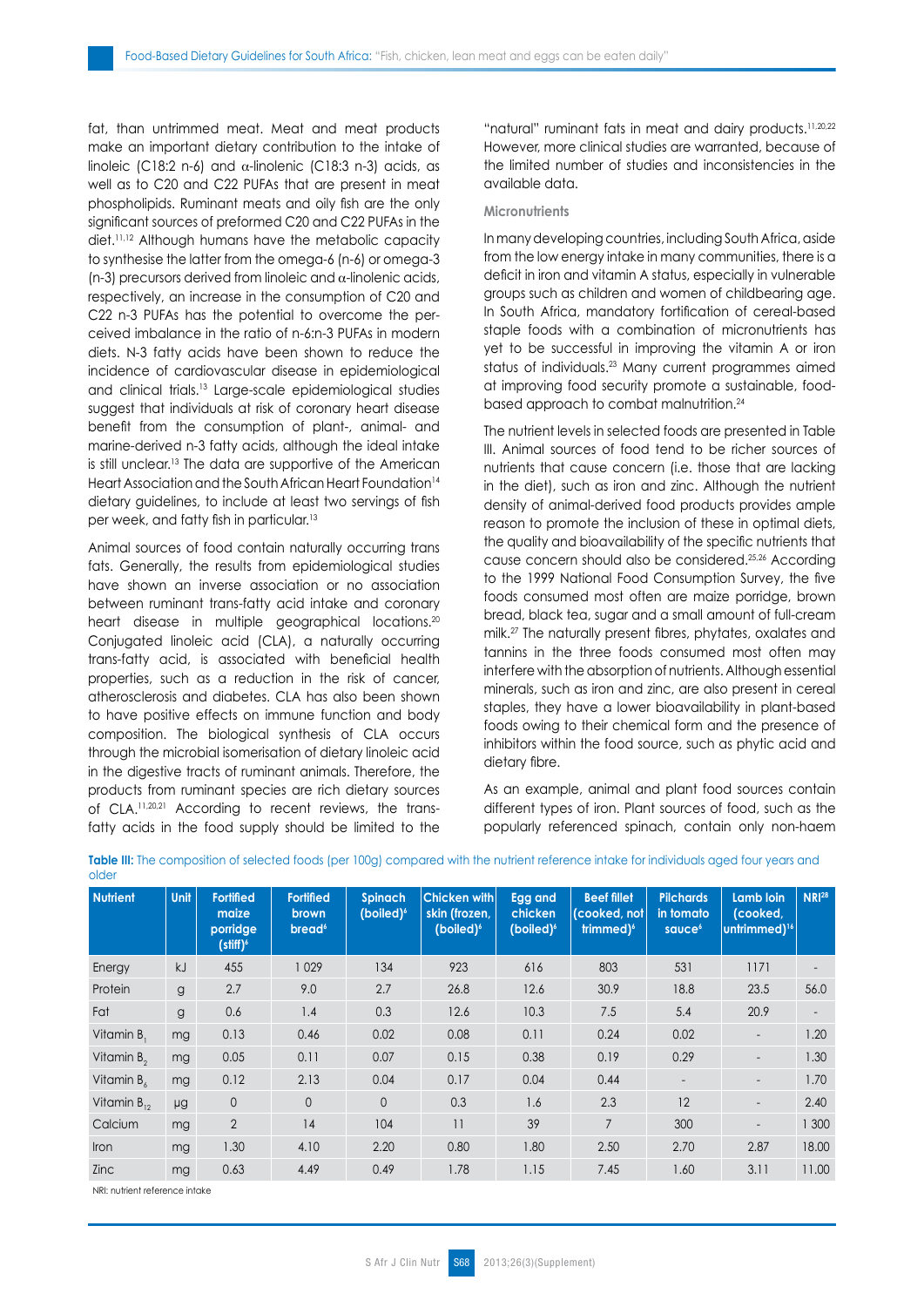iron, while animal food sources contain both haem and non-haem iron. The bioavailability of ingested iron (the amount which is absorbed and available for bodily functions) differs significantly between the type of iron. In general, the rate of non-haem iron absorption relates to its solubility in the upper part of the small intestine. Thus, the presence of soluble enhancers and inhibitors consumed during the same meal will have a significant effect on the amount of non-haem iron that is absorbed. Haem iron is much less affected by other dietary factors, and contributes significantly to absorbable iron. Animal sources of food are considered to be good sources of the more bioavailable haem iron.29

The high nutrient density of animal food has an advantage in food-based interventions that target vulnerable groups such as infants, children and people living with HIV/AIDS, who may have difficulty consuming the large volumes of plant sources of food needed to meet their nutritional requirements.30

Cooked beef (100 g) provides almost an entire day's recommended intake of vitamin  $B_{12}$  and half the recommended intake of protein and zinc, and contributes substantially to meeting the vitamin  ${\tt B}_{_{\rm I}}$ , vitamin  ${\tt B}_{_{\rm 2^{\prime}}}$  vitamin  $\,$  ${\tt B}_\zeta$  and iron recommendations. Similarly, two large eggs supply more than 20% of daily protein requirements, nearly 30% of daily vitamin  $\mathtt{B}_2$  requirements, and two thirds of daily vitamin  $B_{12}$  requirements (Table III).

Furthermore, animal sources of food provide multiple micronutrients simultaneously, which may be important in diets that are marginally lacking in more than one nutrient. For example, vitamin A and riboflavin are needed for iron mobilisation and haemoglobin synthesis, and iron supplements may not reduce the prevalence of anaemia if the intake of these other nutrients is low.31 Thus foods, such as liver, which contain substantial levels of both iron and preformed vitamin A, may be more effective than singlenutrient supplements in alleviating poor micronutrient status. This emphasises the delivery of nutrients within a specific food matrix.

In addition, the bioavailability of carotenoids, such as vitamin A precursors, is now believed to be lower than that indicated in traditional food composition tables.32-34 Thus, more fruit and vegetables are needed to meet vitamin A requirements than was previously thought in diets that depend on plant sources for provitamin A carotenoids. All vitamin  $B_{12}$  requirements must be met from animal sources of food or from supplementation, as there is virtually no vitamin  $B_{12}$  in plant food sources.<sup>31</sup>

## **Product-specific nutritional considerations**

Animal sources of food, as a concentrated nutrient source, were traditionally considered to be essential for optimal growth and development. This reputation diminished as the fat versus health debate increased. Generally, animal sources of food also supply nutrients that are less desirable in the diet, such as saturated fat and cholesterol. A concentrated source of macronutrients, such as fat and protein, is often desirable in children in developing countries, although excessive consumption of energydense foods may lead to overconsumption of energy in people in more affluent countries. As populations urbanise, an increase in the intake of animal sources of food is observed. Consequently, there is an increased need to educate the population on nutritional concerns about the excessive consumption of macronutrients in these foods.

In response to consumer demand, progress has been made in both total fat reduction and modifications to the fatty acid profiles of animal sources of food, including South African red meats and eggs. Furthermore, recommending lean portions, i.e. trimming excess visible fat and reducing the addition of fat during preparation and cooking, could reduce overconsumption of energy and total and saturated fat from these food types. The consumed portion size is also of importance.

## **Chicken**

At present, poultry is one of the leading meat products that is consumed in South Africa. Poultry meat is a nutritious food of high-nutrient density. It has a high protein content and is an excellent source of water-soluble B vitamins and minerals, such as iron and zinc.<sup>6</sup> The fat in chicken is mostly subcutaneous. Therefore, the fat content of chicken, as with all poultry, can easily be lowered by removing the skin. Chicken (white and dark meat) has a fat content < 10%. However, it is of concern that chicken is often deep fried with the skin on, which increases the fat content considerably. It is strongly advised that consumers are educated about the meaning of "lean".

#### **Fish**

The importance of fish as part of a balanced diet, especially in the diet of infants, young children and pregnant women, is widely recognised. The contribution of fish to the supply of protein and micronutrients is particularly important (Table III), as well as to the supply of fatty acids necessary for the development of the brain and body.35

Aquatic animals contain a high level of protein (17-20%), with an amino acid profile that is similar to that of meat. The flesh of fish is also readily digestible and immediately utilisable by the human body, which makes it suitable when needing to complement the high-carbohydrate diet of maize porridge and brown bread that is prevalent in most of the country. Compared with land animals, with exceptions like shellfish, aquatic animals have a high percentage of edible flesh, and there is little wastage.<sup>36</sup>

Oil-rich fish are higher in saturated fat than white fish and shellfish. However, a significant proportion of additional fatty acids derive from the long-chain, n-3 PUFAs group, which has been linked to health benefits. The human body cannot produce these essential fatty acids, so it is very important that these are consumed in the diet. N-3 fats are important for good health.35 There are two types of n-3s: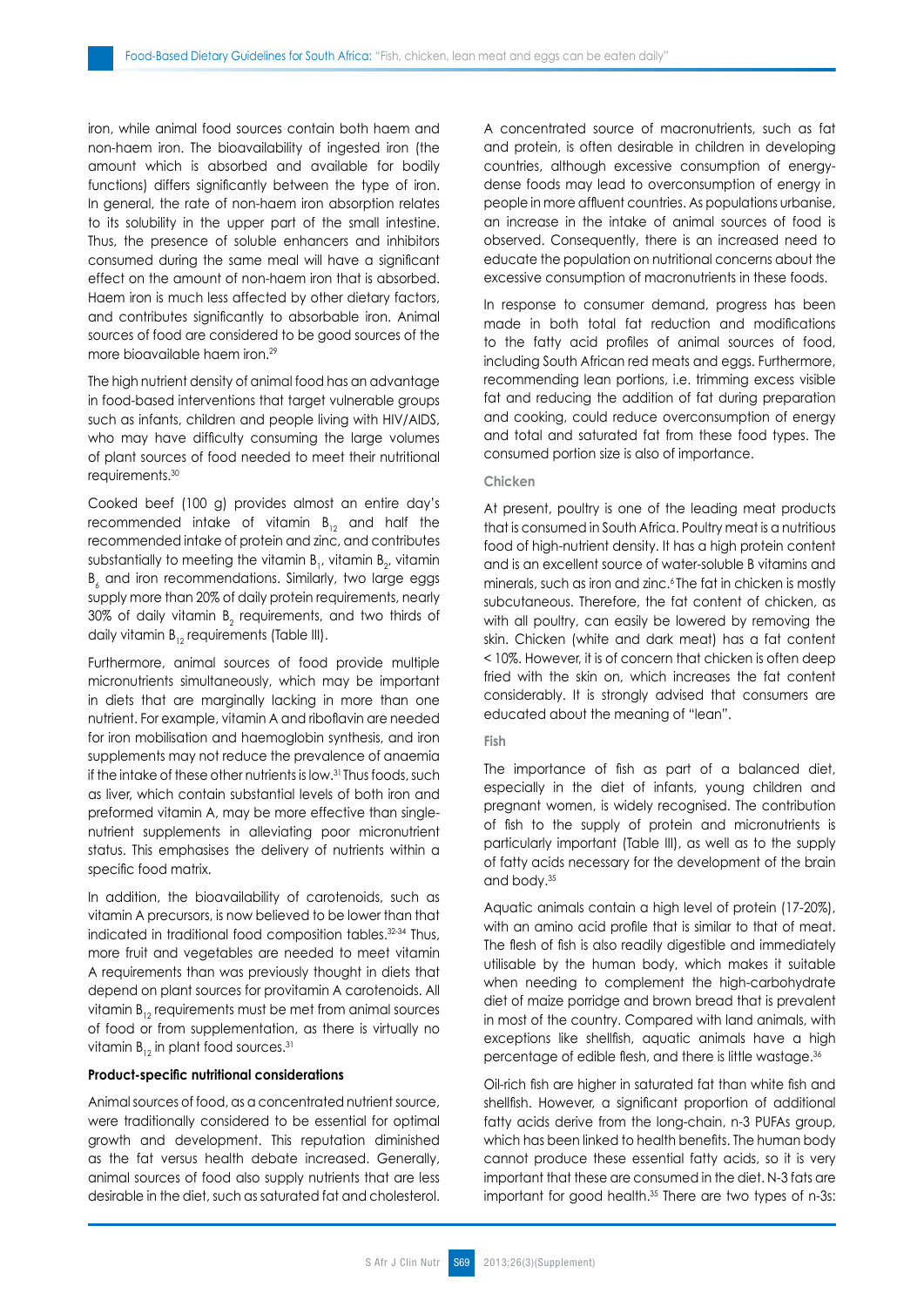long-chain fatty acids found in oily fish [docosahexaenoic acid (DHA) and eicosapentaenoic acid (EPA)], and the fatty acid  $\alpha$ -linolenic acid (ALA), found in vegetable oils such as flaxseed, walnut, rapeseed and soya oils. The long-chain n-3 fatty acids are beneficial to the body. The current recommendation is to eat two portions of fish a week. The short-chain, n-3 fatty acids may not have the same benefits.

As very few other foods contain the essential n-3 PUFAs, EPA and DHA, fish intake is strongly recommended. Oil-rich fish includes herring, trout, mackerel, sardines and salmon, but n-3 fatty acids are also present in lean fish, albeit at lower concentrations. There is scientific evidence that a regular intake of EPA and DHA reduces the risk of heart attacks. Limited evidence also indicates that non-salted fish is protective against colorectal cancer.<sup>36</sup>

The key micronutrients provided by fish are the mineral phosphorus, selenium, potassium, iodine, zinc and magnesium and vitamins  $B_{2'}$ ,  $B_{12}$  and D. Because of the presence of small edible bones, tinned sardines are a source of calcium, particularly in people who choose not to consume dairy products.<sup>36</sup>

#### **Beef**

Significant differences in the nutritional composition of beef carcasses of varying ages, and even more noteworthy disparities within a specific age group, and among different fat classes were reported by Schönfeldt.<sup>37</sup> There is a larger variation in the fat content of varying cuts within the same carcass than in beef carcasses of different age groups and fat levels. For instance, a cooked fillet of an A-age animal (i.e. a young animal with no permanent incisors) with a fat level of 2, contains 8% fat on average, compared to 34% fat in the thin flank of the same carcass.<sup>37</sup> South Africa has not escaped the obesity epidemic. Thirty per cent of adult men and 52% of adult women are overweight or obese, and the figures continue to increase.23 Health, as a driver in the consumption of beef, and a consumer preference for leaner meat has led to a significant reduction in the fat level of beef carcasses from 32% in 1949, to 18% in 1981, and 13% in 1991. Cuts that are low in both fat and SFAs can be included in a low-fat, balanced diet.<sup>15</sup>

#### **Lamb and mutton**

In a series of research studies conducted by the University of Pretoria, in collaboration with the Agricultural Research Council, it was found that lean South African lamb and mutton, trimmed of external fat, contains less than 10% fat on average, and can be included as part of a healthy, well-balanced diet. Forty-seven per cent of the fat in South African lamb and mutton is in the form of healthy MUFAs and PUFAs. Lamb and mutton are natural sources of CLA. CLA has been shown to protect the body from cancer and heart disease and to lower cholesterol levels.16 These studies were based on carcasses that are consumed most often in South Africa, namely lamb and mutton with a fatness code of 2, according to the South African carcass classification system.

#### **Pork**

A significant study that was carried out by the Agricultural Research Council in 2008 revealed that South Africanproduced pork is scientifically bred to be leaner and to provide a lower fat content. The fat in pork is mostly visible as subcutaneous fat, and can be trimmed without much difficulty.17 The fat in pork is a combination of SFAs, PUFAs and MUFAs, in varying amounts. It contains less than 50% of SFAs, while the rest comprises MUFAs and PUFAs. Pork is an excellent source of thiamine (vitamin  $B_1$ ) and a good source of niacin (vitamin  $B_3$ ).

## **Offal**

In general, offal is richer than lean meat in iron, copper and certain B vitamins. Liver is a particularly rich source of vitamins A,  $B_1$ ,  $B_2$ ,  $B_3$ ,  $B_{12}$ , niacin and pantothenic acid, with traces of vitamin D.<sup>6</sup> The amount of vitamin A that is present in liver can be variable and, indeed, very high. It depends on the age of the animal and the composition of the consumed feed. As fat-soluble vitamins are not excreted by the body, very high doses can have adverse health effects.<sup>33</sup> Kidneys are a rich source of vitamin  $B_{1'}$ ,  $B_2$  and  $B_{12}$ . Pancreas meat is a good source of vitamins  $B_1$ ,  $B_2$  and C and pantothenic acid. Other organ meats compare well with lean meat as sources of vitamins. All meat products are good sources of zinc and iron. The liver, lungs and spleen are especially rich in iron.<sup>38</sup>

## **Eggs**

In the past, research on eggs focused on associations with serum cholesterol levels and heart health. However, many of these studies are now considered to be methodologically weak, since they had not adequately controlled for potential confounders such as pre-existing hypercholesterolaemia, saturated fat intake or smoking.<sup>39</sup>

Eggs are a rich source of protein and several essential nutrients, such as vitamin A, the B vitamins, including thiamine, riboflavin, folate,  $B_{12}$  and  $B_{6}$ , and vitamin D, selenium and choline, when compared with other protein foods.6 They provide a nutrient-dense source of energy (approximately 314 kJ per large egg) derived from protein and fat. Eggs have traditionally been used as the standard of comparison for the measurement of protein quality because of their essential amino acid profile and high digestibility, which is important for children, adolescents and young adults, since protein is required to sustain growth and build muscle.39 High-quality protein may prevent the degeneration of skeletal muscle<sup>19</sup> and protect against health risks associated with ageing in older adults.35,36 In addition, the antioxidants (lutein and zeaxanthin) that are found in egg yolk may help to prevent age-related macular degeneration.40,41

Although eggs are a rich source of cholesterol (419 mg/ 100 g), they have a low SFA content. Epidemiological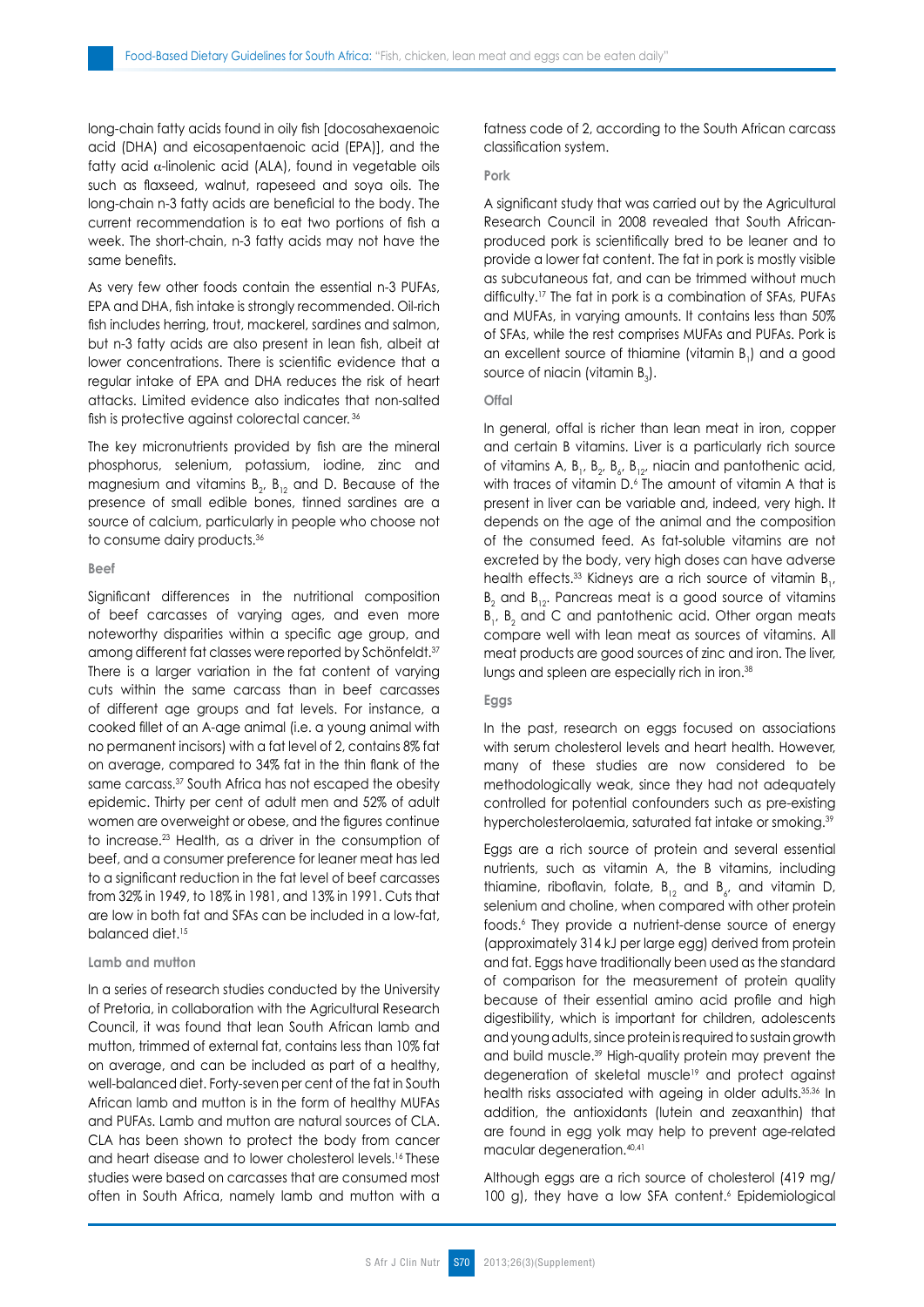studies have consistently shown a non-significant relationship between egg intake and the risk of cardiovascular heart disease. Emerging evidence suggests that eating eggs is associated with satiety, good weight management and better diet quality.<sup>31</sup>

## **Processed meats**

According to Linseisen, processed meat includes meat that has been preserved by methods other than freezing, such as salting, smoking, marinating, air drying or heating. Examples include ham, bacon, sausages, hamburgers, salami, corned beef and tinned meat.<sup>42</sup> According to the South African national standard (SANS 885:2012), processed meat is meat that has been subjected to any process which alters its original state, excluding sectioning and freezing, with or without other ingredients, and which, as a result of this process or these processes, is irreversibly changed. It excludes raw processed meat, as defined in the current relevant legislation.<sup>43</sup>

The composition of different processed meat varies widely between type and producer. Overall, processed meat is more likely to have a higher content of sodium and nitrites than that of lean meat. Sodium is added to meat products to enhance and modify the flavour, physical properties and sensory attributes of the food, and to contribute to preservation of the product. Legislation has recently been promulgated within the country to reduce and control the amount of salt in processed meat products, because of adverse health effects associated with a high intake of sodium.

Nitrites have been consumed since the beginning of time in a variety of foods, including those that occur naturally in vegetables and cured meat. Nitrites are considered to be essential curing ingredients, responsible for developing colour, creating a unique flavour profile and controlling lipid oxidation. They are also effective antimicrobial agents. Despite controversies about the safety of nitrites, ongoing research focused on the metabolism of nitrites, nitrates and nitric oxide is re-evaluating the possible benefit of nitrates and nitrites in human health.44,45

It was indicated that it is important to distinguish between meat groups in a cross-sectional study of Irish adults, as there is a large variation in dietary quality between consumers of red, white and processed meat. For example, increasing processed meat intake has been found to be associated with a lower intake of wholemeal bread, fruit, vegetables and fish, as well as poorer overall dietary quality.46 Other factors, such as fruit, vegetable and fibre intake and physical activity, are also important. The risk of cancer may be more effectively reduced by taking both diet-related and lifestyle risk factors into account.

Although meat intake has been associated with an increased risk of colon cancer in some studies, processed meat appears to be a stronger predictor of this than unprocessed fresh meat. The contribution of meat to improved nutrient intake more than offsets this uncertain association with cancer, particularly in developing countries.11,47,48

## **Other constraints on the consumption of animal sources of food**

Although consumer attitudes to animal sources of food are influenced by a number of factors, such as price and availability, major variations in the volume and type of product consumed in different countries are thought to be primarily because of differences in culture and traditional eating habits.49 As populations have urbanised, a corresponding increase in animal product consumption has been observed.<sup>50</sup>

Furthermore, some individuals choose to avoid meat altogether or certain types of animal food sources for a variety of reasons, including taste, ethical or religious reasons, health concerns about additives, hormones, fat and cholesterol, or because of socio-economic factors.11,51 The consequences of production and consumption, such as greenhouse gas emissions, the water footprint and land use, are also receiving considerable attention.<sup>52</sup>

The delicate balance between adequate, over- and underconsumption of animal sources of food remains a very complicated aspect of ensuring healthy and nutritionally adequate, yet environmentally sustainable, diets.

#### **Vegetarian diets**

People choose to follow a vegetarian diet for a variety of reasons. Well-planned vegetarian diets can be both nutritious and healthy. These have been associated with a lower risk of heart disease, type 2 diabetes, obesity and certain types of cancer, and lower blood cholesterol levels.53 However, restrictive or unbalanced vegetarian diets may lead to nutritional deficiencies, particularly in situations of high metabolic demand. The nutrients of major concern in a vegetarian diet are protein, iron, calcium, vitamin B<sub>12</sub> and n-3 fatty acids.

While proteins from animal sources contain the complete mix of essential amino acids, few plants do.<sup>2,5,53</sup> Plants provide some protein. Each plant contains a different combination. Provided that a mixture of different plant proteins is consumed over the course of a day, all of the necessary essential amino acids will be provided in the diet. Vegetarian protein sources include beans, lentils, soya, soya products, seeds, nuts and whole grains.

Although red meat is the richest and most easily absorbed source of iron,<sup>29</sup> a number of plant foods can make a significant contribution. To increase iron intake levels in a vegetarian diet, it is necessary to eat plenty of fortified breakfast cereals, beans, lentils, leafy green vegetables, seeds and nuts. Fortified maize meal porridge and brown bread should be included on a regular basis. To aid the absorption of iron from plant foods, when having a meal, a source of vitamin C should be included, such as a glass of fruit juice.29,53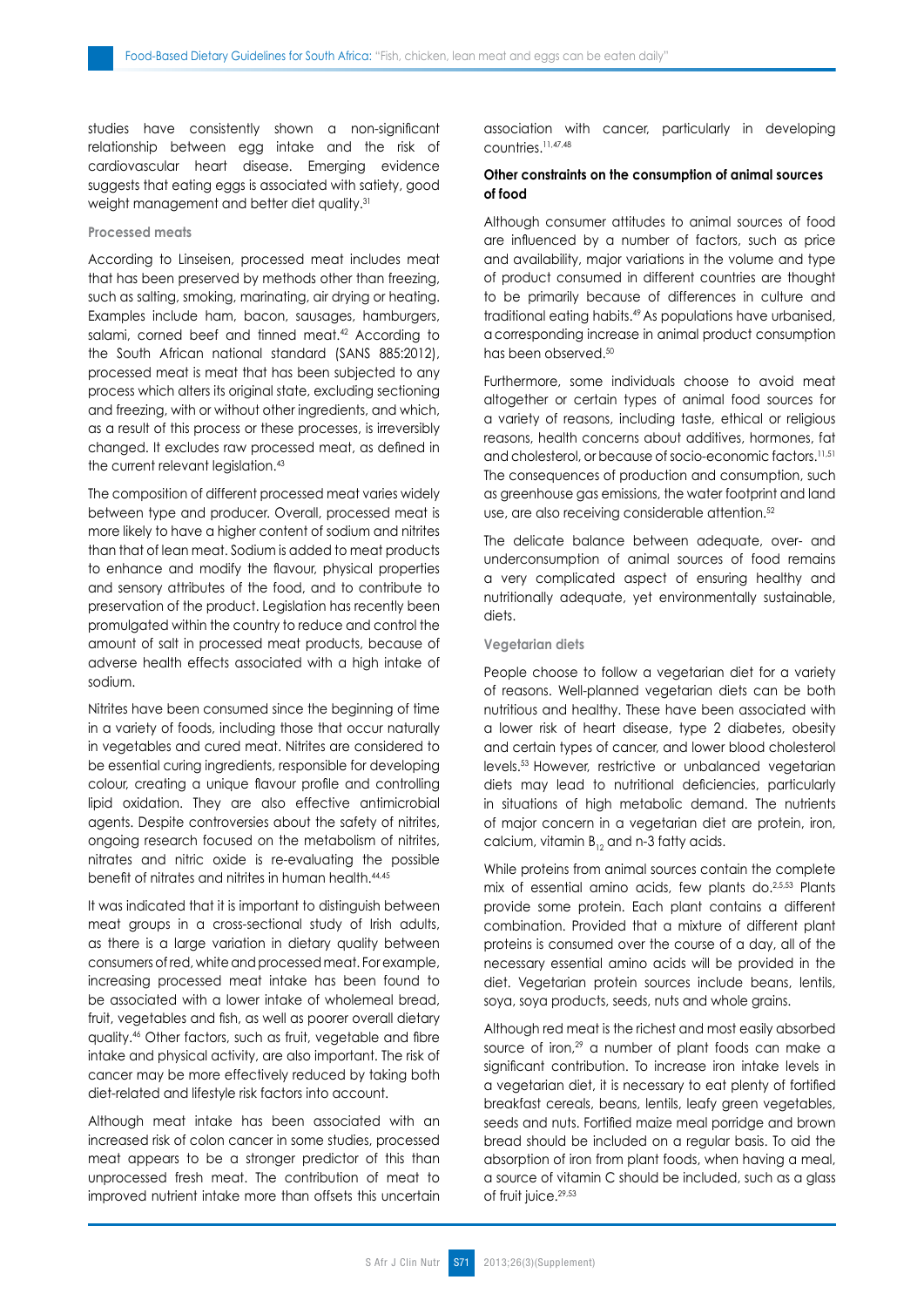Tinned sardines and dairy products are rich sources of calcium. If none of these are consumed, a diet that is rich in tofu (soya), calcium-fortified foods, green leafy vegetables, seeds, nuts and dried fruit must be consumed. Although spinach contains calcium, it is bound to a compound called oxalate. This greatly reduces its absorption, making it a poor source of usable calcium.54

Consuming eggs and dairy foods will ensure enough vitamin  $\mathsf{B}_2$  and  $\mathsf{B}_{12}$  in the diet. Vegans should consider including fortified foods that contain vitamin  $B_2$  and  $B_{12}$ . To increase the content of these vitamins in the diet, it is important to eat plenty of yeast extract, soya milk and breakfast cereals. With regard to fatty acids, the body has the ability to convert some ALA into the n-3 PUFAs, EPA and DHA, yet this conversion isn't very efficient. If no fish is consumed, a supplement of DHA should be considered.53

The FBDG guideline "Fish, chicken, lean meat and eggs can be eaten daily" was formulated to indicate that animal sources of food should be eaten daily to help meet nutrient needs during the life cycle. Extra care must be taken to ensure that nutritional needs are being met when animal foods are omitted from the diet.

#### **Current intake and recommended portion sizes**

Apart from deciding what and when to eat, the amount of food that is consumed plays a significant role in the amount of nutrients and energy consumed.

According to the previous FBDG on animal sources of food, the recommended amounts that should be consumed include:55

- Two to three fish portions per week (80-90 g per portion).
- Three to four eggs per week.
- Not more than 560 g red meat per week (approximately a 80-90 g portion per day).

Urbanisation is a growing phenomenon in South Africa. People are continually moving from rural areas into urban settlements in search of better work and incomegeneration opportunities. These changes in lifestyle are often accompanied by acculturation and an increase in the utilisation of animal sources of food.56

Table IV indicates the consumption of red and white meat and eggs over the last decade. According to data extrapolated from the *Abstract of Agricultural Statistics,* there has been an increase in beef, veal, pork and chicken meat and egg consumption. Sheep meat consumption during the same period decreased, but the total consumption of eggs and red and white meat increased.57

Publications such as the *Abstract of Agricultural Statistics,57 The South African Agricultural Baseline59* and *FAO Fishery Statistical Collections,60* from which production and consumption data are extrapolated, provide broad statistical data on population, food production and consumption figures. Such statistics can be used to obtain estimates of food consumption, but these estimates are not fully representative of actual food intake. Food balance sheets are based on statistical data on the production, import and export of carcasses, and eventual shifts in stock. Because of the large quantities of discarded material prior to meat reaching the table for consumption (e.g. bones and cartilage) and at the table (e.g. trimmed fat and wastage), the apparent supply from this source will always be an overestimation of the true meat intake in a population. From the time of slaughter to actual consumption, up to 70% of the slaughtered product is wasted.<sup>61</sup>

Table V calculates the estimated actual consumption of animal products, including meat and offal, from the consumption data reported from agricultural statistics using yield factors, $62$  when wastage is taken into consideration. The data presented in Table V do not include food waste from possible spoilage or plate loss from production to consumption, reported to be up to 40% in the UK.<sup>61</sup>

## **Table IV:** Per capita consumption (g/day) of red meat, white meat and eggs over the last decade<sup>58</sup>

| <b>Protein source</b> | 2000/2001 | 2010/2011 |
|-----------------------|-----------|-----------|
| Beef and yeal         | 35        | 47        |
| Pork                  |           | 13        |
| Lamb and mutton       | 10        | 5.5       |
| White meat            | 59        | 96        |
|                       | 19        | 23        |

#### Table V: Estimated edible portion available for consumption (g/capita/day), calculated from agricultural statistics using yield factors

| <b>Animal products</b> | <b>Raw product</b><br>(kg/capita/year)63 | Raw<br>(g/capita/day) | <b>Yield factor</b><br>(edible portion)*62 | <b>Edible portion (cooked)</b><br>product g/capita/day) |
|------------------------|------------------------------------------|-----------------------|--------------------------------------------|---------------------------------------------------------|
| Beef and yeal          | 17.07                                    | 46.77                 | ± 0.60                                     | 28.06                                                   |
| Pork                   | 4.60                                     | 12.60                 | ± 0.60                                     | 7.56                                                    |
| Sheep and goat         | 2.90                                     | 7.95                  | ± 0.50                                     | 3.98                                                    |
| White meat             | 34.91                                    | 95.64                 | ± 0.40                                     | 38.26                                                   |
| Eggs                   | 8.48                                     | 23.20                 | ± 0.90                                     | 20.9                                                    |
| Fish                   | 7.60                                     | 20.82                 | ± 0.60                                     | 12.5                                                    |
| Total                  | 75.56                                    | 206.98                |                                            | 111.26                                                  |

\* Following cooking loss, bone, fat and plate waste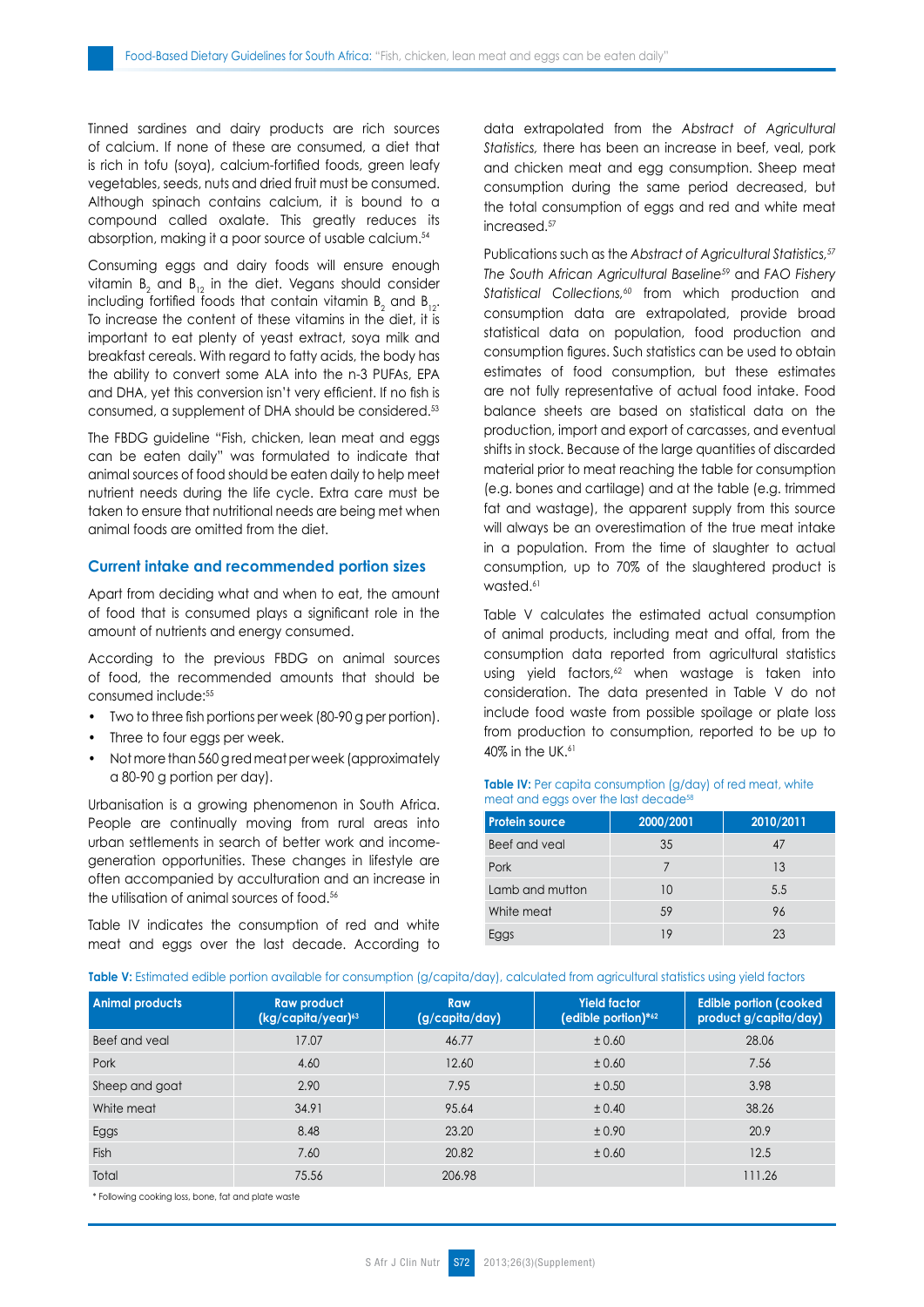| Group               |                                          |                           | 2000/2001                                                   |                                                          | 2010/2011                     |                                          |                                                                                |               |  |
|---------------------|------------------------------------------|---------------------------|-------------------------------------------------------------|----------------------------------------------------------|-------------------------------|------------------------------------------|--------------------------------------------------------------------------------|---------------|--|
| (g/day)             | Agricultural statistics <sup>57,63</sup> |                           | <b>Summary of food</b><br>consumption surveys <sup>58</sup> |                                                          |                               | Agricultural statistics <sup>57,63</sup> | <b>Adopted from Food</b><br><b>Consumption Surveys</b><br>$(2000 - 2010)^{58}$ |               |  |
|                     | Raw<br>slaughtered<br>product            | <b>Edible</b><br>portion" | <b>Children</b><br>(aged 1-5<br>years)                      | <b>Adults and</b><br>children<br>aged<br>$\geq$ 10 years | Raw<br>slaughtered<br>product | <b>Edible</b><br>portion"                | <b>Children</b><br>$(< 9 \text{ years})$                                       | <b>Adults</b> |  |
| Meat***             | 119                                      | 63.6                      | 45                                                          | 86                                                       | 163                           | 77.9                                     | 58                                                                             | $44 - 60$     |  |
| Fish and<br>seafood | 17                                       | 10.2                      | 10                                                          | 12                                                       | 21                            | 12.5                                     | $\overline{7}$                                                                 | 15            |  |
| Eggs                | 19                                       | 17.1                      | $\overline{7}$                                              | 15                                                       | 23                            | 20.9                                     |                                                                                | 16.5          |  |

Table VI: Estimated food consumption data (g/day) from agricultural statistics (2000/2001) over the last decade, compared to data from food consumption surveys during the same periods\*

\* The data were adopted from combined databases, using secondary data analyses to show the dietary intake of adults and children<sup>58</sup>

\*\* The edible portion is calculated using yield factors<sup>62</sup>

\*\*\* The value includes the consumption of red and white meat, meat products and offal

Table VII: Production and consumption data on red meat (beef, sheep and pork), white meat (poultry), fish and seafood and eggs<sup>59</sup>

| Year      |                            | <b>Total South African production and imports</b><br>$(1 000$ tons) |                 |             | Per capita consumption<br>(g/day) |                   |                 |             |
|-----------|----------------------------|---------------------------------------------------------------------|-----------------|-------------|-----------------------------------|-------------------|-----------------|-------------|
|           | <b>Fish and</b><br>seafood | <b>White meat</b>                                                   | <b>Red meat</b> | <b>Eggs</b> | <b>Fish and</b><br>seafood        | <b>White meat</b> | <b>Red meat</b> | <b>Eggs</b> |
| 2000/2001 | 667                        | 869                                                                 | 833.4           | 329         | 16.76                             | 58.85             | 51.95           | 19.42       |
| 2001/2002 | 785                        | 896                                                                 | 881.9           | 330         | 19.08                             | 59.32             | 53.56           | 18.96       |
| 2002/2003 | 798                        | 925                                                                 | 940.6           | 340         | 19.10                             | 62.22             | 56.36           | 18.85       |
| 2003/2004 | 847                        | 928                                                                 | 999.9           | 328         | 19.36                             | 63.84             | 59.15           | 18.00       |
| 2004/2005 | 917                        | 1019                                                                | 1044.4          | 348         | 27.03                             | 70.82             | 61.97           | 19.34       |
| 2005/2006 | 830                        | 1143                                                                | 1 161.7         | 375         | 23.33                             | 80.79             | 67.92           | 20.85       |
| 2006/2007 | 634                        | 1 200                                                               | 1 252.4         | 412         | 21.64                             | 85.01             | 71.70           | 22.63       |
| 2007/2008 | 697                        | 1 276                                                               | 1 1 28.3        | 438         | 20.87                             | 86.36             | 63.75           | 23.84       |
| 2008/2009 | 662                        | 1 358                                                               | 1151.3          | 473         | $\overline{a}$                    | 87.70             | 63.67           | 25.26       |
| 2009/2010 | 529                        | 1 4 3 0                                                             | 1 238.4         | 450         | $\overline{a}$                    | 91.40             | 68.38           | 23.56       |
| 2010/2011 | 642                        | 488                                                                 | 225.2           | 453         |                                   | 95.64             | 67.04           | 23.23       |

Agricultural data, such as those reported in the *Abstract of Agricultural Statistics,* also do not differentiate between population groups and affluent and less affluent communities, but present an available average for each individual in the total population per day. Table VI compares the estimated values from the *Abstract of Agricultural Statistics* (raw slaughtered product and estimated cooked product available for consumption using yield factors).<sup>62</sup> The values derive from food consumption surveys.

# **The production of animal sources of food**

Data from the Food and Agricultural Organization of the United Nations shows that global meat production has more than tripled, and that egg production has increased by nearly four times since 1960.<sup>64</sup> Population growth estimates indicate that the demand for meat will double by 2050. This will be because of increasing demand in developing countries, on par with population growth and increased rates of urbanisation.<sup>65</sup>

According to data extrapolated from the *Abstract of Agricultural Statistics* (Table VII), in the last decade there was an increase in the production of red and white meat and eggs in South Africa.<sup>57</sup> However, South Africa is a net importer of beef and sheep (mainly mutton), as the annual average growth in production has been outpaced by consumption growth.59,63 South Africa produces 85% of its meat requirements, with 15% being imported.<sup>12</sup> Chicken production will increase to 1.9 million tons over the next decade. Approximately 350 000 tons of chicken meat will be imported in 2020. In 2011, local egg producers were able to comfortably match the increase in local egg consumption.59 Only 10% of anchovy fish that is caught is used for human consumption. There is an opportunity for growth in this sector (Department of Agriculture, Forestry and Fisheries Anchovy for Human Consumption Task Team, personal communication, August 2012).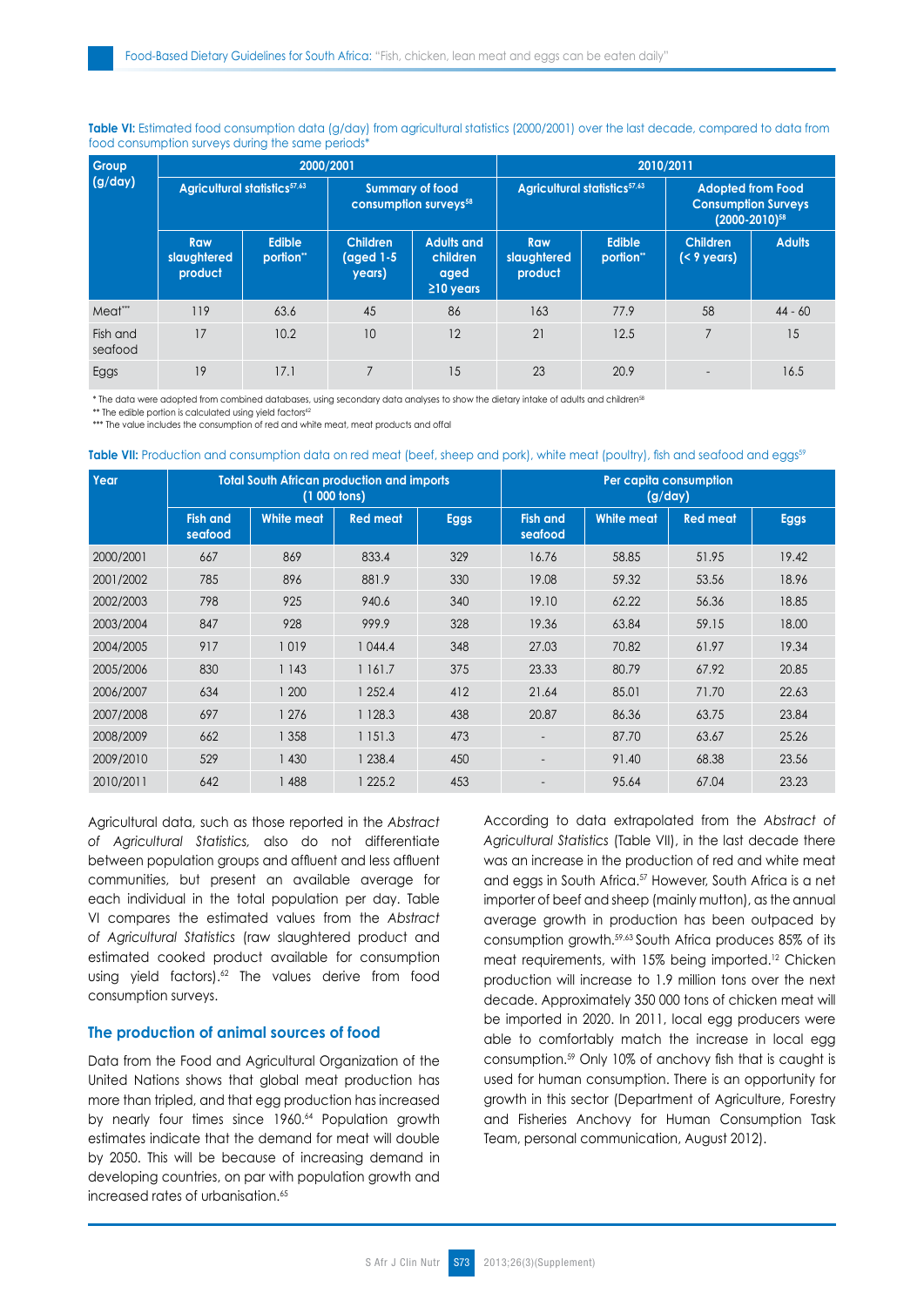## **Dietary guidance on animal sources of food**

In order for dietary guidance to be effectively formulated, the nutritional contribution of the products to the diet needs to be considered, both in terms of critical nutrients and risk exposure. A comprehensive definition of the product at hand must be presented, and clear quantity and best practice recommendations provided. As previously mentioned, the delicate balance between adequate, over- and underconsumption of animal sources of food remains a significant challenge to ensure healthy and nutritionally sufficient, yet environmentally sustainable, diets. Underconsumption of animal sources of food could result in a diet that is low in protein, iron, zinc, calcium and vitamins A and  $B_{12}$ , which might lead to anaemia, vitamin A deficiency and poor physical and cognitive development. The overconsumption of animal sources of food that are high in saturated fats and kilojoules is associated with an increased risk of obesity, coronary heart disease and other noncommunicable diseases.

# **Considering the nutritional contribution of food sources**

Fish, meat and eggs provide many important nutrients, particularly protein, long-chain n-3 fatty acids, iron, zinc, selenium, vitamin D and vitamin  $B_{12}$ . Meat is a wellrecognised source of bioavailable iron and zinc. In light of the current low levels of iron and zinc intake in South Africa, particularly in women and children, meat has the potential to make an important contribution to the intake of these nutrients. Fish, meat and eggs also contain a range of B vitamins, although levels vary between the different food products. Red meat and fish, in particular, are a good source of vitamin  $B_{12}$ . As this vitamin is only naturally found in foods of animal origin, subgroups of the population who do not consume meat or animal products may have an inadequate intake of vitamin  $B_{12}$ .

Although meat and eggs are seen as contributors to SFA intake, lean meat contains a higher proportion of unsaturated fatty acids. Fish contains high levels of the long-chain n-3 fatty acids, EPA, DPA and DHA. Work is currently underway to identify methods through which the fatty acid profile of meat can be altered, in order to reflect a more positive fatty acid profile in terms of heart health. Various research studies have been conducted to establish if there is link between red and processed meat intake and the risk of chronic disease. Obtaining definitive evidence to confirm diet-risk relationships is a challenging process because of complex interactions and confounding factors, including genetics, lifestyle, and infectious and environmental factors.

## **Defining lean meat**

Meat is the flesh and organs of animals and fowls. Numerous legal definitions of meat in different countries have been created to control the composition of products made with meat. The flesh of cattle, pigs and sheep is distinguished from that of poultry, with the exception of ostrich, by the term "red meat", while the flesh of poultry (chicken, turkeys, ducks, pigeons and guinea fowl) is termed "white meat". Red meat mostly refers to beef, veal, pork, mutton and lamb (fresh, minced and frozen), but also includes

**Table VIII:** Examples of dietary guidance recommendations on animal-derived protein sources in various countries

| <b>Country</b>       | <b>Recommendations</b>                                                                                                                                                                                                                                                                                                                                                                                                                                                                                                                                                                               | <b>Guideline</b>                                                          |
|----------------------|------------------------------------------------------------------------------------------------------------------------------------------------------------------------------------------------------------------------------------------------------------------------------------------------------------------------------------------------------------------------------------------------------------------------------------------------------------------------------------------------------------------------------------------------------------------------------------------------------|---------------------------------------------------------------------------|
| <b>USA</b>           | • Eat a variety of foods from the protein group each week.<br>• Eat seafood in place of meat or poultry twice a week.<br>• Select lean meat and poultry.<br>• Trim or drain the fat from meat and remove poultry skin before cooking or<br>eating.<br>• Try grilling, broiling, poaching or roasting, as these cooking methods do<br>not add extra fat.<br>• Drain fat from ground meats after cooking.<br>• Avoid adding bread to meat and poultry, e.g. breadcrumbs.                                                                                                                               | Dietary Guidelines for Americans <sup>68</sup>                            |
| European<br>region   | • Eat a nutritious diet that is based on a variety of foods that originate from<br>plants, rather than from animals.<br>• Replace fatty meat and meat products with beans, legumes, lentils, fish,<br>poultry or lean meat.<br>• Use milk and dairy products (kefir, sour milk, yoghurt and cheese) that are<br>low in both fat and salt.<br>• Choose a low-salt diet. Total salt intake should not be more than one<br>teaspoon (6 g) per day, including the salt in bread and processed, cured<br>and preserved foods. (Salt iodisation should be universal when iodine<br>deficiency is endemic.) | Food-Based Dietary Guidelines in the WHO<br>European Region <sup>69</sup> |
| Pacific<br>countries | • Choose a variety of foods from the three food groups (energy foods,<br>protective foods and body-building foods).<br>• Local produce is best.                                                                                                                                                                                                                                                                                                                                                                                                                                                      | Healthy Eating in the Pacific <sup>70</sup>                               |
| Canada               | • Choose lower-fat dairy products, and leaner meats and foods that are<br>prepared with little or no fat.                                                                                                                                                                                                                                                                                                                                                                                                                                                                                            | Canada's Guidelines for Healthy Eating <sup>71</sup>                      |
|                      | WHO: World Health Organization                                                                                                                                                                                                                                                                                                                                                                                                                                                                                                                                                                       |                                                                           |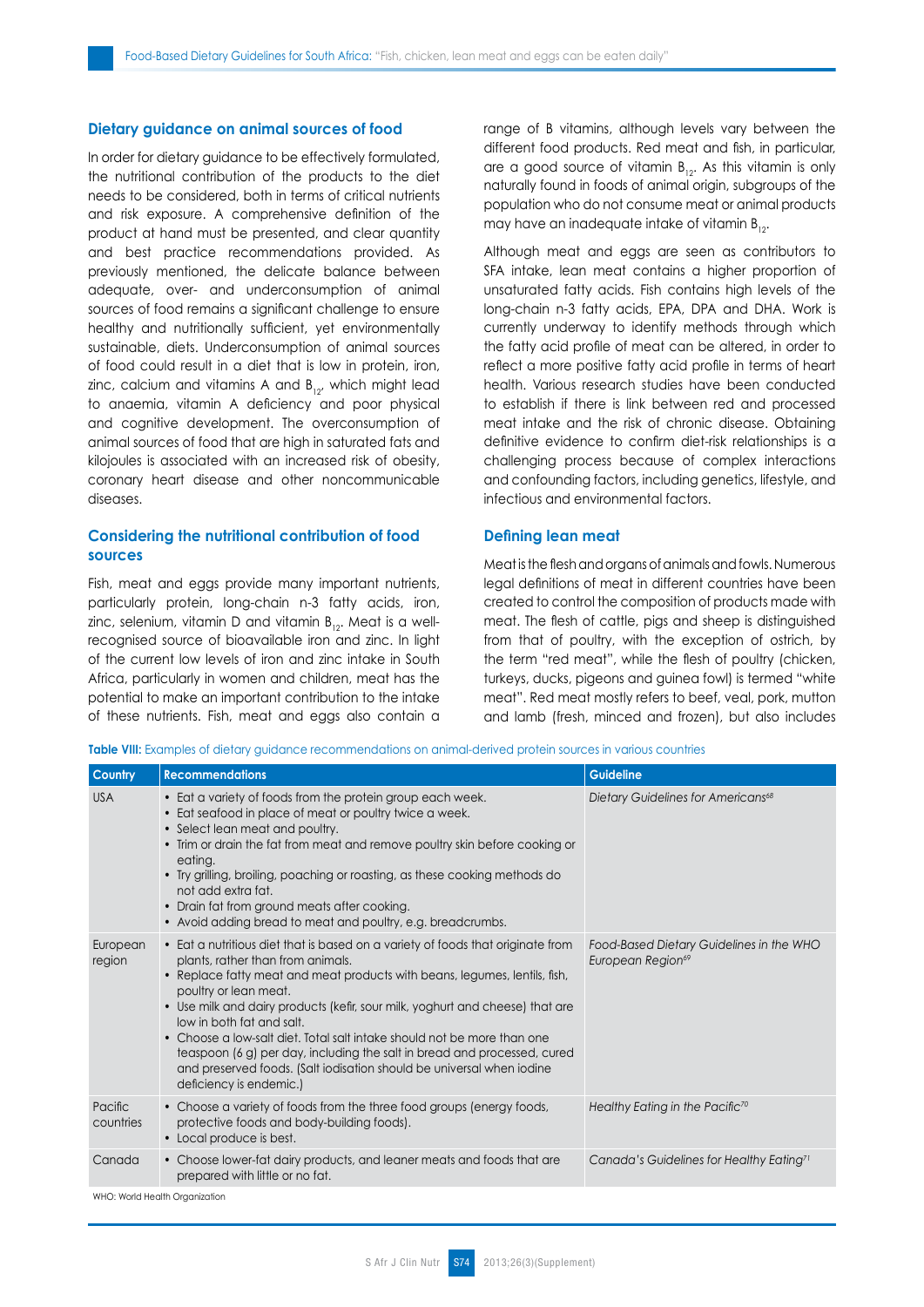goat, ostrich and venison.11,37,38 Other animal products include offal, fish, eggs and dairy products such as milk, cheese and yoghurt.

There is no international definition of "lean" meat, but standards seem to be similar in different countries:

- • Australia and New Zealand: Meat containing less than 10% fat meets the Heart Foundation's approval.<sup>66</sup>
- Denmark: Meat containing 5-10% fat is classified as "lean".<sup>66</sup>
- The USA: Less than 10 g of total fat, 4.5 g or less of saturated fat, and less than 95 mg of cholesterol.<sup>67</sup>
- • South Africa: Minced meat and processed meat products with less than,  $\leq$  10% of total fat can be classified as "lean". Meat with ≤ 5% of total fat can be classified as "extra lean".<sup>28</sup>

# **Considering international guidelines on animal product consumption**

Globally, guidelines on the consumption of these foods also differ, but remain consistent in terms of the message that protein foods such as chicken, fish, lean meat and eggs should form part of a diet that is varied and balanced and which provides adequate amounts of fibre and other nutrients from alternative food groups, such as vegetables, pulses and whole grains. In Table VIII, dietary guidance on animal-derived protein sources in different countries is presented. It should be noted that, generally, the recommendations include the preparation of food without the addition of fat.

## **Conclusion and recommendations**

The challenge in the context of this paper, as part of a series of background papers for the revised South African FBDGs, is to aim for an optimal and diverse diet for all South Africans from all socio-economic groups.

Based on evidence on nutritional considerations which advocate the inclusion of these products as part of a healthy, balanced diet, together with a review of current international FBDGs, it is therefore recommended that: "Fish, chicken, lean meat and eggs can be eaten daily".

Diets should include:

- Two to three fish servings per week, and preferably oily fish, such as sardines, pilchards, tuna, anchovies and mackerel (including tinned versions).
- • Approximately four eggs per week.
- A serving of lean meat, as defined by the regulations,<sup>8</sup> can be eaten daily, but should be limited to 90 g/day. Trim the visible fat from red meat and remove the skin and fat from chicken. Prepare the meat with little or no added fat and salt.

## **References**

1. Layman D. Dietary guidelines should reflect new understandings about adult protein needs. Nutr Metab (Lond). 2009;6:12.

- 2. Millward DJ. Meat or wheat for the next millennium? Proc Nutr Soc. 1999;58(2):209-201.
- 3. Food and Agricultural Organization of the United Nations. Dietary protein quality evaluation in human nutrition. Auckland: FAO; 2011.
- 4. Uauy R, Kain J. 2002. The epidemiological transition: need to incorporate obesity prevention into nutrition programmes. Public Health Nutr. 2002;5(1A):223-229.
- 5. Pieniazek D, Rakowska M, Szkilladziowa W, Grabarek Z. Estimation of available methionine and cysteine in proteins of food products by in vivo and in vitro methods. Br J Nutr. 1975;34(2):175-190.
- 6. Wolmarans P, Danster N, Dalton A, et al, editors. Condensed food composition tables for South Africa. Cape Town: Medical Research Council; 2010.
- 7. Dagnelie PC, Van Dusseldorp M, Van Staveren WA, Hautvast JG. Effects of macrobiotic diets on linear growth in infants and children until 10 years of age. Eur J Clin Nutr. 1994;48 Suppl 1:S103-S111.
- 8. Neumann CG, Bwibo NO, Murphy SP, et al. Animal source foods improve dietary quality, micronutrient status, growth and cognitive function in Kenyan school children: background, study design and baseline findings. J Nutr. 2003;11 Suppl 2:3941S-3949S.
- 9. Paddon-Jones D, Rasmussen BB. Dietary protein recommendations and the prevention of Sarcopenia: protein, amino acid metabolism and therapy. Curr Opin Clin Nutr Metab Care. 2009;12(1):86-90.
- 10. Uauy, R. Dietary fat quality for optimal health and well-being: overview of recommendations. Ann Nutr Metab. 2009;54(Suppl 1):2-7.
- 11. Wyness L, Weichselbaum E, O'Connor A, et al. Red meat in the diet: an update. Nutr Bull. 2011;36:34-77.
- 12. Enser M, Hallett KG, Hewett B, et al. Fatty acid content and composition of UK beef and lamb muscle in relation to production system and implications for human nutrition. Meat Sci. 1998;49(3):329-341.
- 13. Kris-Etherton PM, Harris WS, Appel LJ; Nutrition Committee. Fish consumption, fish oil, omega-3 fatty acids and cardiovascular disease. Arterioscler Thromb Vasc Biol. 2003;23(2):20-31.
- 14. Dietary guidelines. Heart Foundation [homepage on the Internet]. 2013. c2013. Available from: http://www.heartfoundation.co.za/ guidelines-healthy-eating
- 15. Schönfeldt HC, Hall N. Changes in the nutrient quality of meat in an obesity context. Meat Sci. 2008;80(1): 20-27.
- 16. Schönfeldt HC, Hall N, van Heerde SM. The nutrient content of South African lamb and mutton. Menlo Park: Lamb and Mutton South Africa.
- 17. Van Heerden SM, Smith MF, Sainsbury J, Meissner HH. The nutrient composition of three cuts obtained from P-class South African pork carcasses. Pretoria: The South African Pork Producers' Organisation; 2008.
- 18. Del Vecchio A, Ancel Keys A, Anderson JT. Concentration and distribution of cholesterol in muscle and adipose tissue. Proc Soc Exp Biol Med. 1955;90(2):449-451.
- 19. Arsenos G, Zygoyjannis D, Kufidis D, et al. The effect of breed slaughter weight and nutritional management on cholesterol content of lamb carcasses. Small Rum Res. 2000;36(3):275-283.
- 20. Gebauer SK, Chardigny JM, Jakobsen MU, et al. Effects of ruminant trans fatty acids on cardiovascular disease and cancer: a comprehensive review of epidemiological, clinical and mechanistic Studies. Adv Nutr. 2011;2(4):332-354.
- 21. Schmid A, Collomb M, Sieber R, Bee G. Conjugated linoleic acid in meat and meat products: a review. Meat Sci. 2006;73(1):29-41.
- 22. Craig-Schmidt MC, Rong Y. Evolution of worldwide consumption of trans fatty acids. Trans fatty acids in human nutrition. 2<sup>nd</sup> ed. In: Destaillats F, Sebedio JL, Dionisi F, Chardigny JM, editors. Bridgwater: The Oily Press, PJ Barnes and Associates, 2009; p. 329-380.
- 23. Executive summary of the National Food Consumption Survey Fortification Baseline (NFCS-FB-I), South Africa, 2005. S Afr J Clin Nutr. 2008:21(3) (Supplement 2): 245-300.